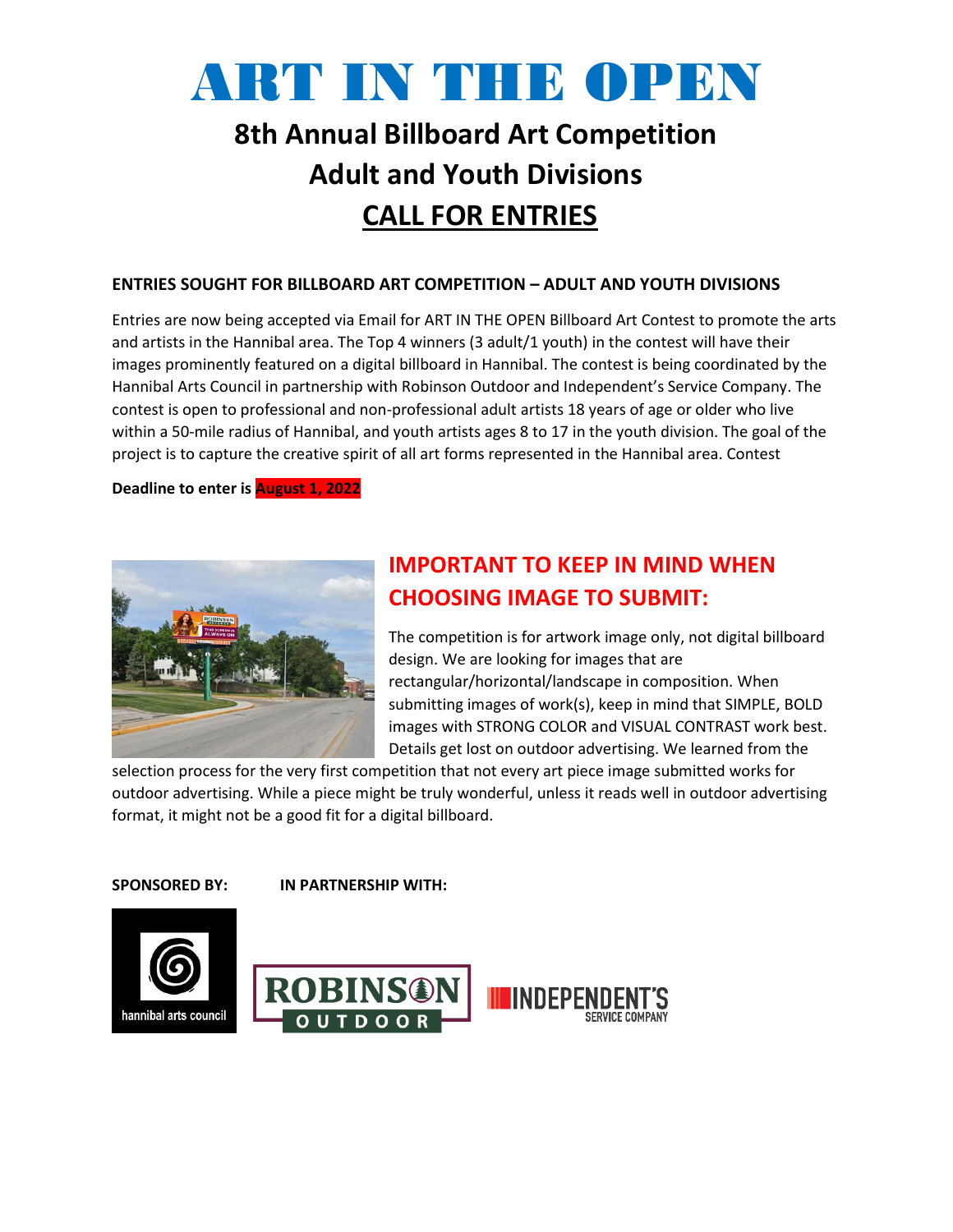

### **8th Annual Billboard Art Competition – Adult and Youth Divisions**

## **CONTEST GUIDELINES**

**DEADLINE: August 1, 2022**

#### **WHO IS ELIGIBLE:**

**Adult Division**: Professional and non-professional artists 18 years of age or older who live within a 50 mile radius of Hannibal.

**Youth Division**: Youth ages 8 to 17 who live with-in a 50-mile radius of Hannibal.

#### **ENTRY REQUIREMENTS:**

- Contest entries are submitted digitally via Email.
- Limited to up to four (4) entries. **FREE** entry for Youth Division and **\$20** entry fee for up to four (4) entries in the Adult Division.
- ORIGINAL in concept and design.
- All entries should be RECTANGULAR/HORIZONTAL/LANDSCAPE in composition. SIMPLE, BOLD images with STRONG COLOR and VISUAL CONTRAST work best.
- We welcome entries representing 2-D art forms (paintings, drawings, photographs, etc.)
- We welcome entries representing 3-D art forms (pottery, jewelry, woodcarving, fiber arts, etc.). These entries would be either 2D or photographic representations of the showcased art form.
- We welcome inclusion of performing and writing art forms (musicians, dancers, singers, writers, poets, actors, etc.) These entries would be either 2D or photographic representations of the showcased art form.
- All entries must meet the contest guidelines/entry requirements, or they will not be accepted.

#### **HOW TO ENTER:**

- Submit artwork images via Email to [findit@hannibalarts.com](mailto:findit@hannibalarts.com) by August 1, 2022
- Subject Line: ART IN THE OPEN
- Body of Email: Name, Address, Best Number to Reach, Email Address, Title of Attached Submitted Entry(ies) (up to 4), Medium Category and indication of Adult or Youth Division.
- Attachment(s): Attach jpeg image(s) (preferably 300dpi/1MB or higher). The title of the jpeg(s) should match the titles indicated in the body of the email.
- Entry fee payment (Adult Division Only): After submitting your entry(ies) via Email, remember to pay the entry fee. Entry fees must be received by the deadline to be considered.

*ONLINE*: [https://billboard-contest-entry-fee.eventbrite.com](https://billboard-contest-entry-fee.eventbrite.com/)

*MAIL-IN*: Mail your cash/check entry fee to HAC, P.O. Box 1202, Hannibal MO 63401. *IN-PERSON:* Drop off your cash/check or make a debit/credit card payment at our office. We are open 9-5 Monday, Wednesday-Friday.

*CALL-IN: Make a debit/credit card payment over the phone by calling 573-221-6545 during regular office hours of 9-5 Monday, Wednesday-Friday.*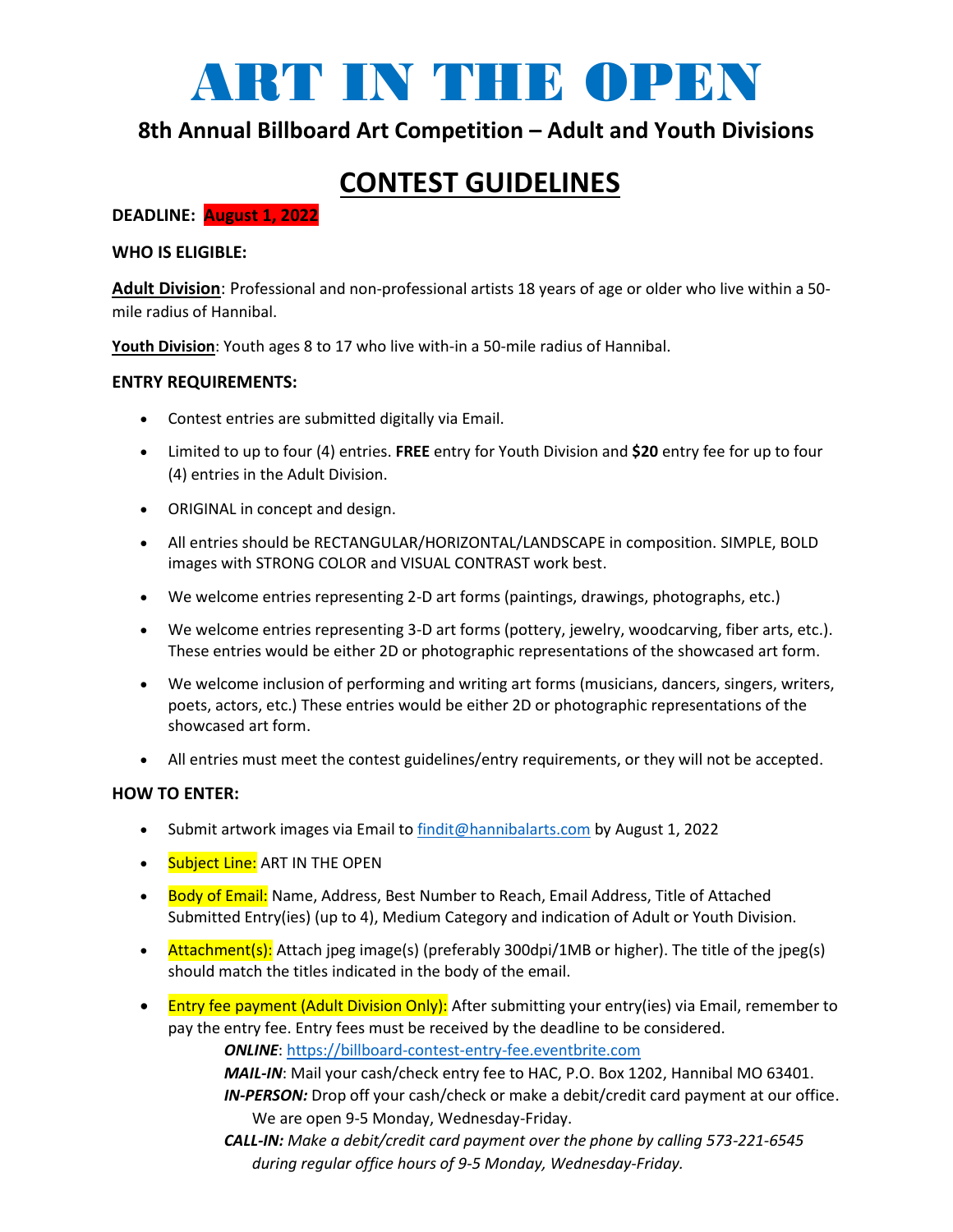**TERMS AND CONDITIONS**: By submitting your artwork image and the accompanying email you are agreeing to the terms and conditions of the ART IN THE OPEN BILLBOARD ART CONTEST as indicated below.

The Hannibal Arts Council and its partners will retain the right to use the winning artwork image for the sole purpose of creating an ART IN THE OPEN digital billboard and for ART IN THE OPEN promotional purposes. The artists retain all rights to their artwork. Robinson Outdoor and Independent's Service Company is responsible for determining composition of the digital billboard and has the right to edit/crop artwork image to fit a particular digital billboard space. Location, dimensions and duration of visibility will be solely determined by Robinson Outdoor based upon digital billboard space availability.

#### **ART IN THE OPEN CONTEST WINNERS**

- **Adult Division**: The TOP 3 winning entries will be featured on a prominent digital billboard in Hannibal…to be seen by thousands of people!
- **Youth Division**: The TOP 1 winning entry will be featured on a prominent digital billboard in Hannibal…to be seen by thousands of people!
- Recognition on the Hannibal Arts Council and its partners' websites and/or social media sites and through media outlets.

The winner will be selected by a panel of judges representing Hannibal Arts Council, Robinson Outdoor and Independent's Service Company.

Each entrant will be notified of his/her selection status via Email.

### **QUESTIONS: Hannibal Arts Council - (573)221-6545 - findit@hannibalarts.com**

### **IMPORTANT TO KEEP IN MIND WHEN CHOOSING IMAGE TO SUBMIT:**

When submitting images of work(s), keep in mind that SIMPLE, BOLD images with STRONG COLOR and VISUAL CONTRAST work best. Details get lost on outdoor advertising. We learned from the selection process for the very first competition that not every art piece image submitted works for outdoor advertising. While a piece might be truly wonderful, unless it reads well in outdoor advertising format, it might not be a good fit for a digital billboard.